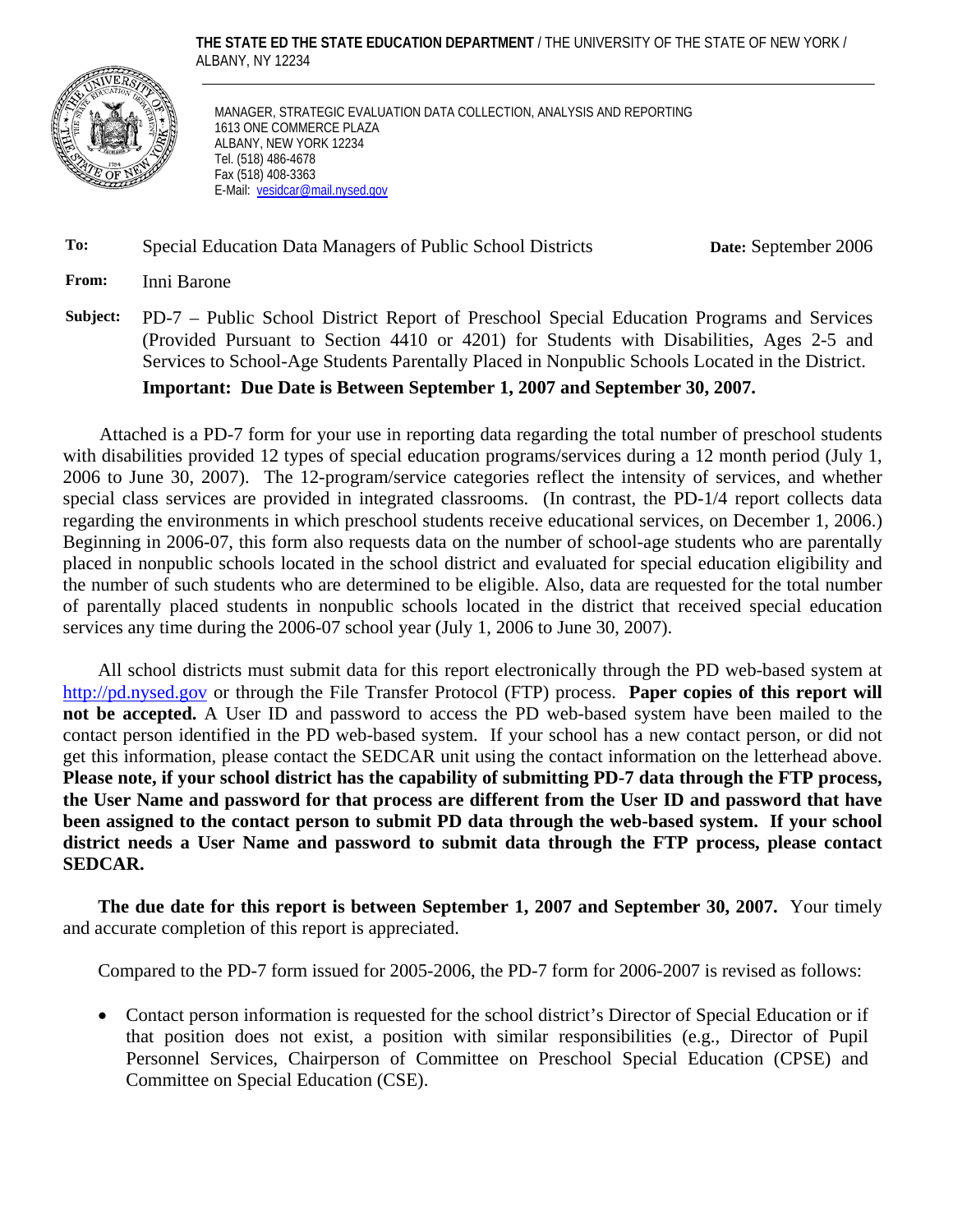- A new Table 2 has been added to request data on the number of school-age students who are parentally placed in nonpublic schools located in the school district and evaluated for special education eligibility and the number of such students who are determined to be eligible. Also requested in this table is the total number of parentally placed students in nonpublic schools located in the district that were provided special education services anytime during the 2006-07 school year. These data are required pursuant to Individuals with Disabilities Education Act (IDEA), section 300.132 (c).
- The due date for this report has been extended to September 30 to allow sufficient time for the determination of eligibility for special education services of students who are parentally placed in non public schools located in the school district and are referred for services during the latter part of the 2006-07 school year.

Please note that the data collected through the PD forms are used in one or more of the following reports and activities:

- State Performance Plan and Annual Performance Report for Special Education
- Public reporting of Local Education Agency (LEA) results against State targets established in the State Performance Report.
- Calculation of minimum amount of per-pupil IDEA funds to be sub-allocated or spent on services.
- Pocketbook of Goals and Results for Individuals with Disabilities
- Chapter 655 Report to the Governor and the Legislature on the Status of the State's Schools
- Special Education Quality Assurance Reviews
- School District Report Cards
- BOCES Report Cards
- Charter School Report Cards
- Calculations to identify instances of possible race/ethnicity disproportionality
- Other reports required by State or federal statutes
- Evaluation of programs and policies

If you have any questions or are in need of assistance in completing this report, please contact the Strategic Evaluation Data Collection, Analysis and Reporting (SEDCAR) Unit by using the contact information provided on the letterhead. Thank you.

Attachment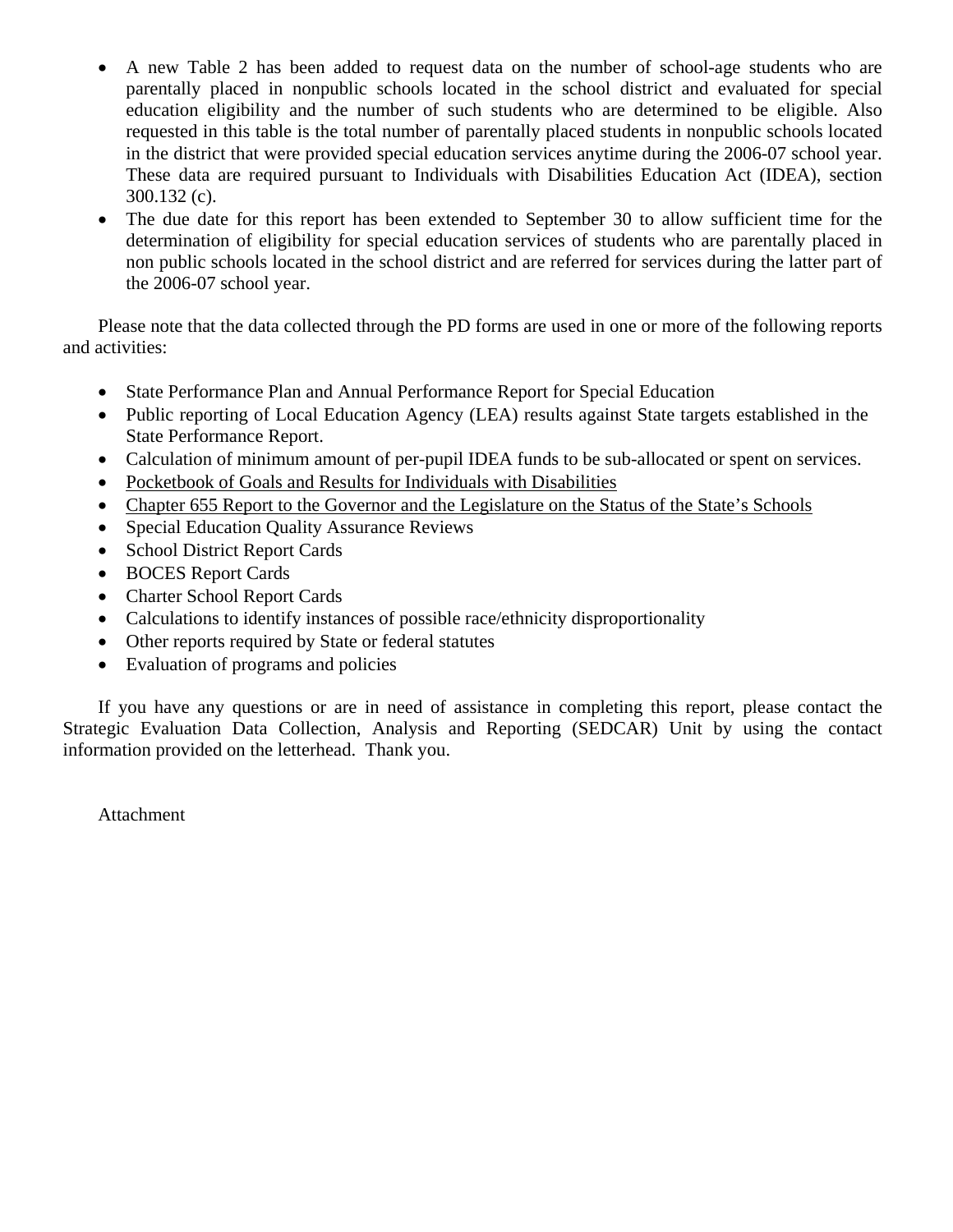# *PD-7 — Public School District Report:*

**Public School District Report of Preschool Special Education Programs and Services (Provided Pursuant to Section 4410 or 4201) for Students with Disabilities, Ages 2-5 and Services to School-Age Students Parentally Placed in Nonpublic Schools Located in the District.** 

**July 1, 2006 to June 30, 2007** 

| <b>Instructions:</b> |    | All Public School Districts must complete this side of the report, and, as<br>appropriate, the entries on the reverse side.                                                                         |  |  |
|----------------------|----|-----------------------------------------------------------------------------------------------------------------------------------------------------------------------------------------------------|--|--|
|                      | 2. | This report must be submitted through our web-based PD data system at<br>http://pd.nysed.gov between September 1, 2007 and September 30, 2007. Paper<br>copies of this report will not be accepted. |  |  |
|                      | 3. | Retain one copy (and supporting documentation) in your school district for<br>reference and audit purposes. The required retention period ends September 30,<br>2014.                               |  |  |
|                      | 4. | Carefully read the instructions and definitions on the following pages.                                                                                                                             |  |  |
|                      | 5. | If you have questions about this report, please call $(518)$ 486-4678, or e-mail<br>your question to vesidear@mail.nysed.gov                                                                        |  |  |

 Check this box if no students were provided preschool special education services pursuant to sections 4410 or 4201 and no parentally placed students in nonpublic schools located in the district were evaluated for special education services or provided special education services during the 2006-07 school year. If this box is checked and you have submitted this information through our website at http://pd.nysed.gov your report is complete.

## *School District Information*

**(Enter 12-digit SED Code Below)** 

SCHOOL DISTRICT NAME

ADDRESS (include building name, room number, or mail stop information)

CITY STATE ZIP **Contact Person Information\* Director of Special Education or Comparable Title**  *NAME: NAME: TITLE: TITLE: TELEPHONE (include Area Code) TELEPHONE (include Area Code) FAX NUMBER (include Area Code) FAX NUMBER (include Area Code) E-MAIL ADDRESS E-MAIL ADDRESS* 

\*All correspondence from SEDCAR will be directed to the contact person identified in the PD web based data entry system at http://pd.nysed.gov. Please keep the contact person information current, including the e-mail address as most communication will occur via e-mail.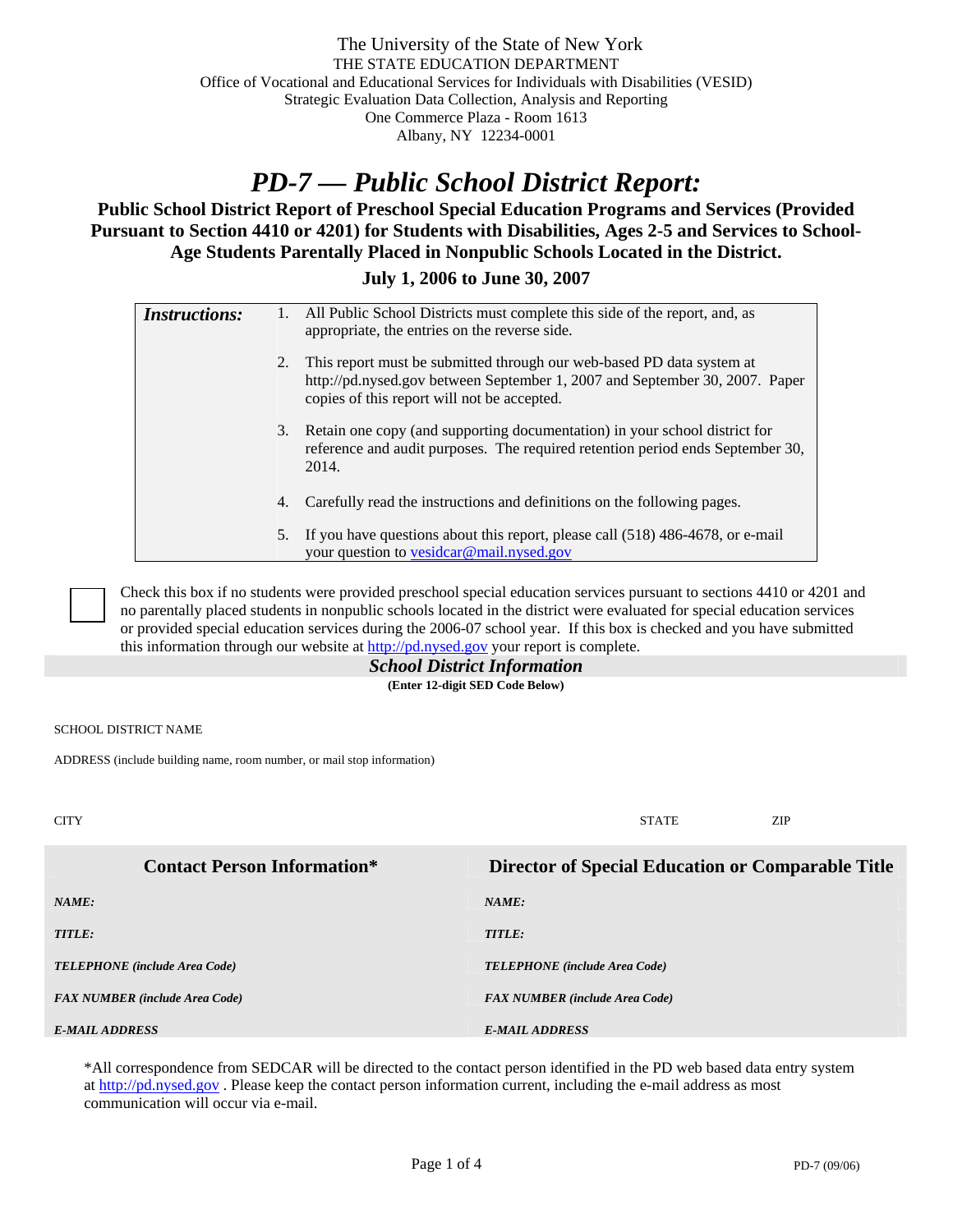#### **Instructions for Completing the PD-7 Report**

#### **Instructions for Table 1**

- 1. Report information for **all preschool** students who were the responsibility of your school district Committee on Preschool Special Education (CPSE) and were provided preschool special education programs and/or services, pursuant to sections 4410 or 4201 of the Education Law, during the time period July 1, 2006 to June 30, 2007.
	- Any student who is declassified or relocates or otherwise discontinues such services any time after July 1, 2006 and before June 30, 2007 should be reported.
	- Any student who is classified by the CPSE or relocates to this school district and receives such programs and/or services any time during the period on or after July 1, 2006 and on or before June 30, 2007 should be reported.
- 2. Preschool students who discontinue to receive programs and/or services pursuant to sections 4410 or 4201 of the Education Law before July 1, 2006 or begin to receive such services after June 30, 2007 should **not** be included in this report.
- 3. Student age should be based on December 1, 2006.
- 4. Each student should be reported once. Students receiving two types of programs and/or services should be reported in the category attended for the majority of time they received programs and/or services pursuant to sections 4410 or 4201 of the Education Law. Students provided two types of programs and/or services, each for 50 percent of the school day, should be reported in the numerically lower line number. (For example, a student receiving a Half-Day Integrated Special Class Program (line 04) for 50 percent of the day and a Half-Day Special Class Program in Segregated Setting (line 05) for 50 percent of the school day, should be reported in line 04.)
- 5. A student whose program/service is changed during the school year should be reported according to the most recent program and/or service.

#### **Instructions for Table 2**

- 1. Report on behalf of all **school-age students** who are parentally placed in nonpublic schools located in the school district. IDEA, section 300.129 to 300.144 addresses LEA responsibilities related to these students.
- 2. In line 01, report the number of parentally placed students in nonpublic schools, located in the district, that were evaluated for special education services during the 2006-07 school year.
- 3. In line 02, of the students reported in line 01, report the number of students who were determined to be eligible for special education services.
- 4. In line 03, report the total number of parentally placed students in nonpublic schools, located in the school district, that received special education services anytime during the 2006-07 school year. Note, the number of students reported in line 03 is not a subset of students reported in line 02.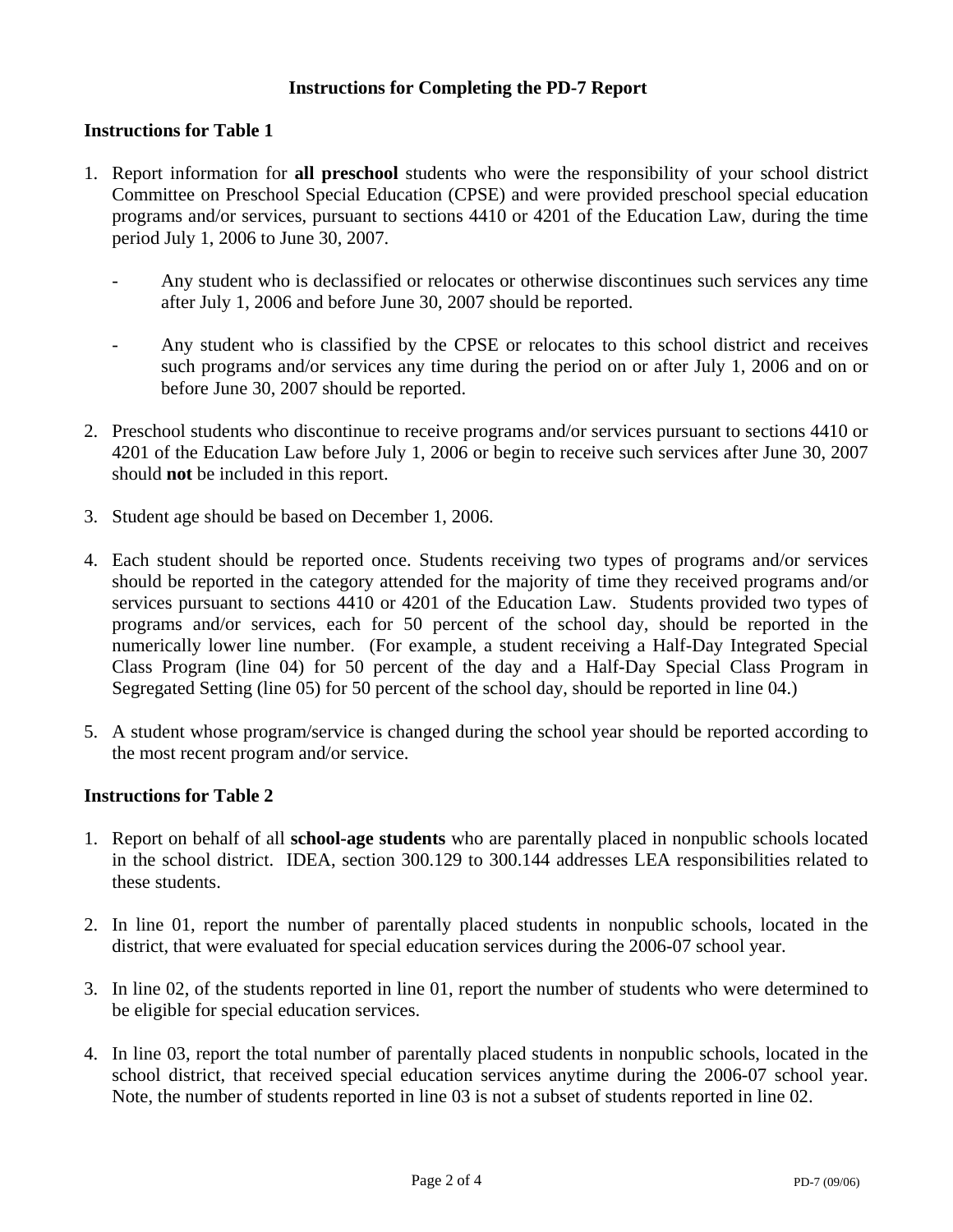## **PD-7 - Public School District Report**

### **Table 1 - Preschool Special Education Programs and /or Services for Students with Disabilities (2006-07 School Year)**

Report on behalf of all preschool students who were the responsibility of your Committee on Preschool Special Education (CPSE), and who received programs and/or services any time between July 1, 2006 and June 30, 2007

|                              |                                                                                                | $\mathbf A$ | B                          | $\mathbf C$ | D     | E               |
|------------------------------|------------------------------------------------------------------------------------------------|-------------|----------------------------|-------------|-------|-----------------|
|                              |                                                                                                |             | Age as of December 1, 2006 |             |       | <b>Total</b>    |
| <b>Line</b><br><b>Number</b> | <b>Program/Services</b>                                                                        | Age 2       | Age $3$                    | Age 4       | Age 5 | Ages<br>$2 - 5$ |
| 01                           | <b>Related Services Only</b>                                                                   |             |                            |             |       |                 |
| 02                           | Special Education Itinerant Teacher (SEIT)<br>Services Only                                    |             |                            |             |       |                 |
| 0 <sub>3</sub>               | Related Services and SEIT Services                                                             |             |                            |             |       |                 |
| 04                           | Half-Day (2.5 hours or less) Special Class Program<br>in Integrated Setting *                  |             |                            |             |       |                 |
| 05                           | Half-Day (2.5 hours or less) Special Class Program<br>in Segregated Setting **                 |             |                            |             |       |                 |
| 06                           | Full-Day (more than 2.5 hours, up to 3 hours) Special<br>Class Program in Integrated Setting * |             |                            |             |       |                 |
| 07                           | Full-Day (more than 2.5, up to 3 hours) Special Class<br>Program in Segregated Setting **      |             |                            |             |       |                 |
| 08                           | Full-Day (more than 3 hours, up to 4 hours) Special<br>Class Program in Integrated Setting *   |             |                            |             |       |                 |
| 09                           | Full-Day (more than 3 hours, up to 4 hours) Special<br>Class Program in Segregated Setting **  |             |                            |             |       |                 |
| 10                           | Full-Day (more than 4 hours) Special Class Program<br>in Integrated Setting *                  |             |                            |             |       |                 |
| 11                           | Full-Day (more than 4 hours) Special Class Program<br>in Segregated Setting **                 |             |                            |             |       |                 |
| 12                           | <b>Residential Program</b>                                                                     |             |                            |             |       |                 |
| 13                           | <b>Total</b>                                                                                   |             |                            |             |       |                 |

\* Integrated Setting - The *classroom,* in which services are provided, includes both students with disabilities and children who do not have disabilities.

<sup>\*\*</sup> Segregated Setting - The *classroom,* in which services are provided, includes students with disabilities only.